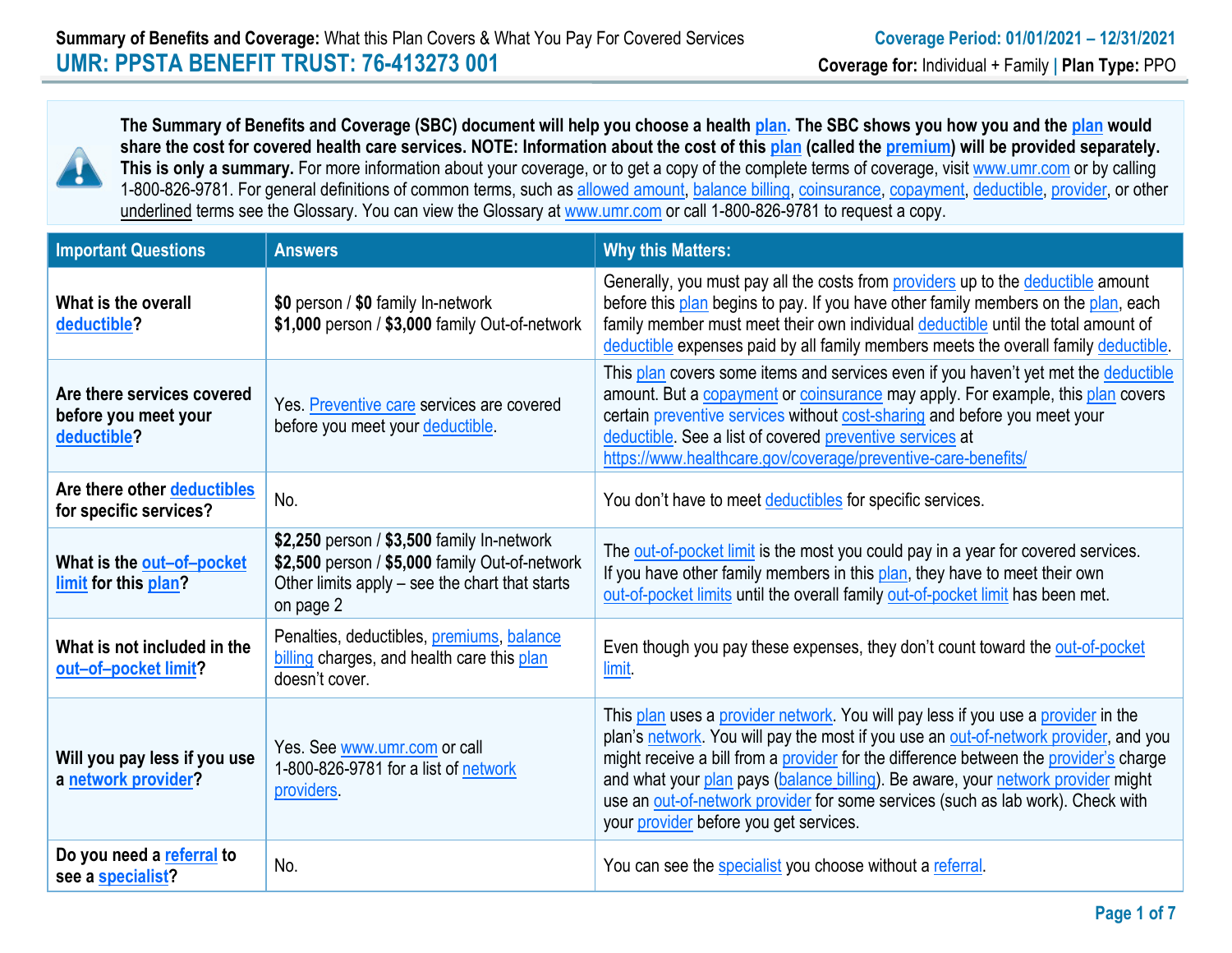

All copayment and coinsurance costs shown in this chart are after your deductible has been met, if a deductible applies.

| <b>Common</b>                                                   |                                                     | <b>What You Will Pay</b>                                                                                                              | <b>Limitations, Exceptions, &amp; Other</b> |                                                                                                                                                                      |  |
|-----------------------------------------------------------------|-----------------------------------------------------|---------------------------------------------------------------------------------------------------------------------------------------|---------------------------------------------|----------------------------------------------------------------------------------------------------------------------------------------------------------------------|--|
| <b>Medical Event</b>                                            | <b>Services You May Need</b>                        | In-network<br>(You will pay the least)                                                                                                | Out-of-network<br>(You will pay the most)   | <b>Important Information</b>                                                                                                                                         |  |
|                                                                 | Primary care visit to treat an<br>injury or illness | \$15 Copay per visit                                                                                                                  | 30% Coinsurance                             | None                                                                                                                                                                 |  |
| If you visit a<br>health care<br>provider's<br>office or clinic | <b>Specialist visit</b>                             | \$15 Copay per visit<br>30% Coinsurance                                                                                               |                                             | None                                                                                                                                                                 |  |
|                                                                 | Preventive care/screening/<br>immunization          | No charge                                                                                                                             | 30% Coinsurance                             | You may have to pay for services that<br>aren't preventive. Ask your provider if the<br>services you need are preventive. Then<br>check what your plan will pay for. |  |
| If you have a<br>test                                           | Diagnostic test<br>(x-ray, blood work)              | No charge labs; \$15 Copay per<br>visit x-rays for charges up to<br>\$2,500; \$100 Copay per visit<br>x-rays for charges over \$2,500 | 30% Coinsurance                             | None                                                                                                                                                                 |  |
|                                                                 | Imaging<br>(CT/PET scans, MRIs)                     | \$15 Copay per visit for charges up<br>to \$2,500; \$100 Copay per visit for<br>charges over \$2,500                                  | 30% Coinsurance                             | Preauthorization is required. If you don't<br>get preauthorization, benefits could be<br>reduced by 50% up to a \$250 Maximum<br>of the total cost of the service.   |  |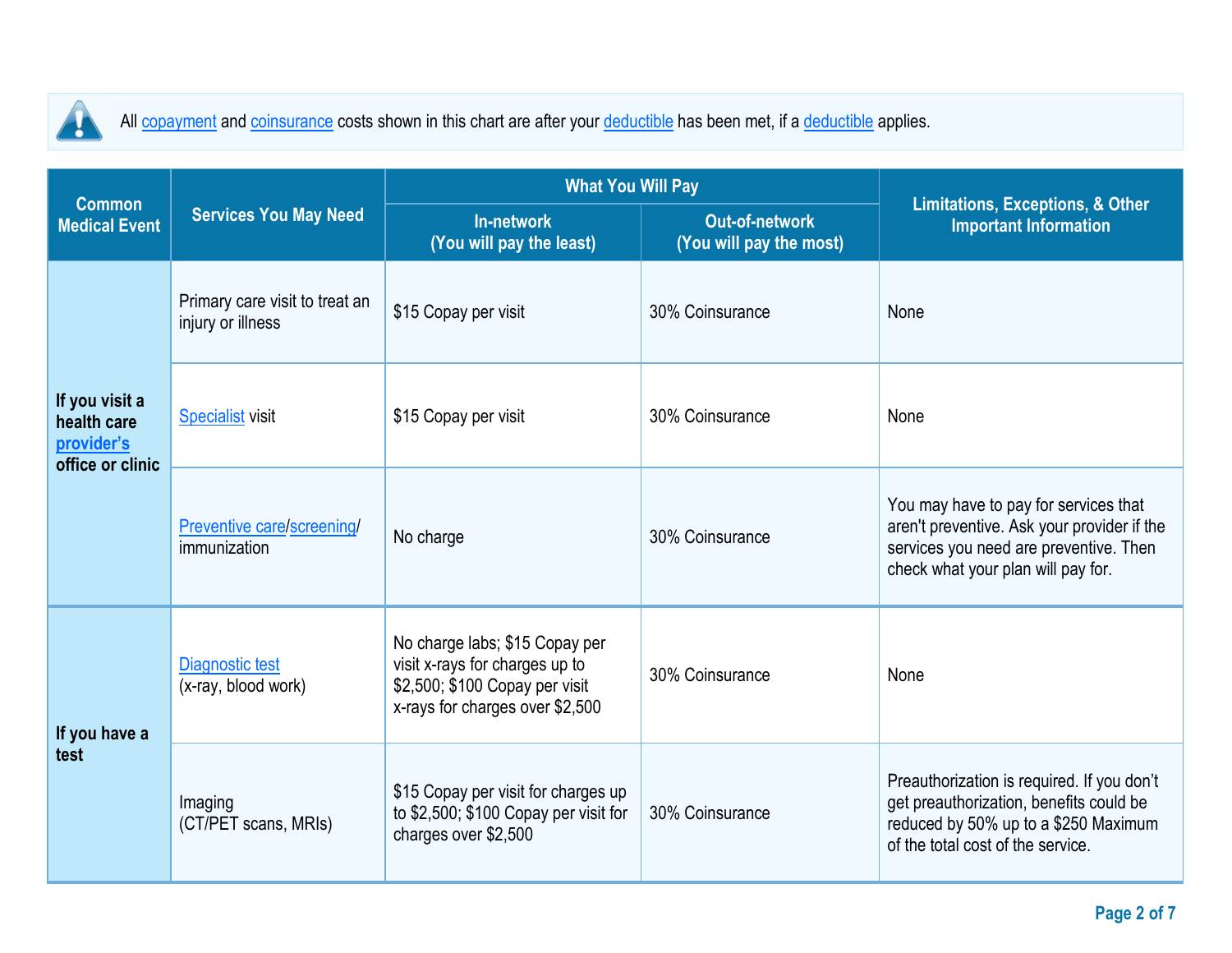|                                                                        |                                                   | <b>What You Will Pay</b>                                                                                           | <b>Limitations, Exceptions, &amp; Other</b>                                                                                              |                                                                                                                                                                  |  |
|------------------------------------------------------------------------|---------------------------------------------------|--------------------------------------------------------------------------------------------------------------------|------------------------------------------------------------------------------------------------------------------------------------------|------------------------------------------------------------------------------------------------------------------------------------------------------------------|--|
| <b>Common</b><br><b>Medical Event</b>                                  | <b>Services You May Need</b>                      | In-network<br>(You will pay the least)                                                                             | <b>Out-of-network</b><br>(You will pay the most)                                                                                         | <b>Important Information</b>                                                                                                                                     |  |
| If you need<br>drugs to treat<br>your illness or<br>condition.<br>More | Generic drugs (Tier 1)                            | \$10 Copay per prescription (retail);<br>\$20 Copay per prescription<br>(mail order)                               |                                                                                                                                          | \$1,820 person / \$3,640 family annual<br>Maximum out-of-pocket per calendar year                                                                                |  |
|                                                                        | Preferred brand drugs<br>(Tier 2)                 | \$35 Copay per prescription (retail);<br>\$70 Copay per prescription<br>(mail order)                               | If you use a Non-Network<br>Pharmacy, you are responsible<br>for payment upfront. You may<br>be reimbursed based on the                  | Covers up to a 31-day supply (retail);<br>32-90 day supply (mail order);<br>Covers up to a 30-day supply (specialty)                                             |  |
| information<br>about<br>prescription<br>drug coverage                  | Non-preferred brand drugs<br>(Tier 3)             | \$70 Copay per prescription (retail);<br>\$140 Copay per prescription<br>(mail order)                              | lowest contracted amount,<br>minus any applicable deductible<br>or copayment amount.                                                     | You must pay the difference in cost<br>between Generic drug and Brand-name<br>drug when a medical professional has not<br>specified a Brand-name drug or has not |  |
| is available at<br>www.umr.com                                         | Specialty drugs (Tier 4)                          | \$50 Copay per prescription                                                                                        |                                                                                                                                          | indicated that the Brand-name drug is<br>necessary, until the Out-of-pocket is met                                                                               |  |
| If you have<br>outpatient<br>surgery                                   | Facility fee (e.g., ambulatory<br>surgery center) | No charge                                                                                                          | 30% Coinsurance                                                                                                                          | None                                                                                                                                                             |  |
|                                                                        | Physician/surgeon fees                            | No charge                                                                                                          | 30% Coinsurance                                                                                                                          | None                                                                                                                                                             |  |
| If you need<br>immediate<br>medical<br>attention                       | <b>Emergency room care</b>                        | \$100 Copay per visit True ER;<br>\$200 Copay per visit Non-true ER                                                | \$100 Copay per visit;<br>Deductible Waived True ER;<br>\$200 Copay per visit;<br>Deductible Waived Non-true ER                          | Copay may be waived if admitted directly<br>from ER                                                                                                              |  |
|                                                                        | <b>Emergency medical</b><br>transportation        | No charge Ambulance ground;<br>\$500 Copay per occurrence<br>Ambulance air True ER;<br>50% Coinsurance Non-true ER | No charge; Deductible Waived<br>Ambulance ground;<br>\$500 Copay per occurrence<br>Ambulance air True ER;<br>50% Coinsurance Non-true ER | None                                                                                                                                                             |  |
|                                                                        | <b>Urgent care</b>                                | \$15 Copay per visit                                                                                               | 30% Coinsurance                                                                                                                          | None                                                                                                                                                             |  |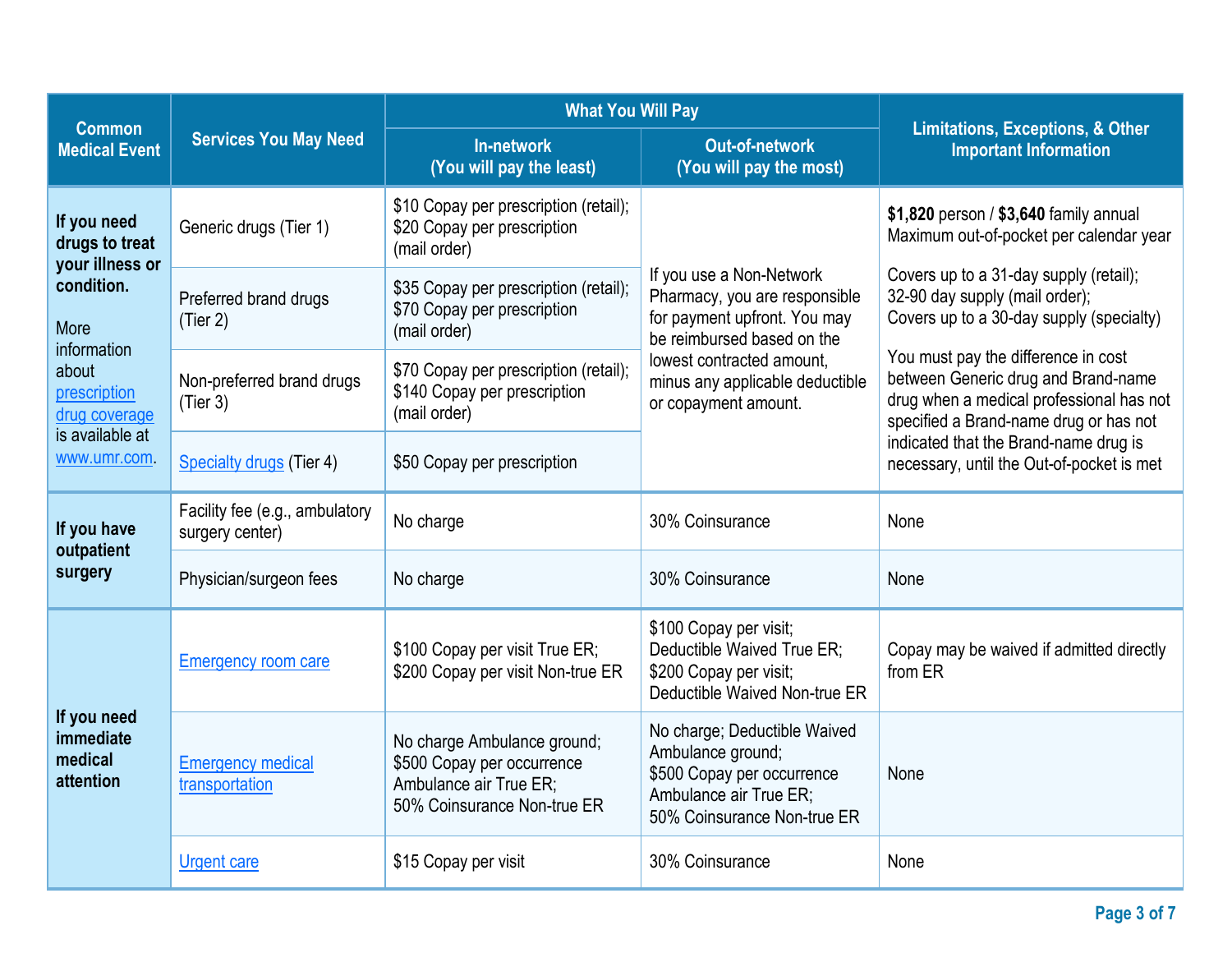|                                                                                       |                                                                      | <b>What You Will Pay</b>                                               |                                                                                                                                                                                             |                                                                                                                                                                    |  |
|---------------------------------------------------------------------------------------|----------------------------------------------------------------------|------------------------------------------------------------------------|---------------------------------------------------------------------------------------------------------------------------------------------------------------------------------------------|--------------------------------------------------------------------------------------------------------------------------------------------------------------------|--|
| <b>Common</b><br><b>Medical Event</b>                                                 | <b>Services You May Need</b>                                         | In-network<br>(You will pay the least)                                 | <b>Out-of-network</b><br>(You will pay the most)                                                                                                                                            | <b>Limitations, Exceptions, &amp; Other</b><br><b>Important Information</b>                                                                                        |  |
| If you have a<br>hospital stay                                                        | Facility fee<br>(e.g., hospital room)                                | \$250 Copay per admission                                              | \$500 Copay per admission;<br>30% Coinsurance:<br><b>Deductible Waived</b>                                                                                                                  | Preauthorization is required. If you don't<br>get preauthorization, benefits could be<br>reduced by 50% up to a \$250 Maximum<br>of the total cost of the service. |  |
|                                                                                       | Physician/surgeon fee                                                | \$15 Copay per visit                                                   | 30% Coinsurance                                                                                                                                                                             |                                                                                                                                                                    |  |
| If you have<br>mental health,<br>behavioral<br>health, or<br>substance<br>abuse needs | Outpatient services                                                  | \$15 Copay per office visit;<br>No charge other outpatient<br>services | 30% Coinsurance                                                                                                                                                                             | None                                                                                                                                                               |  |
|                                                                                       | Inpatient services                                                   | \$250 Copay per admission                                              | \$500 Copay per admission;<br>30% Coinsurance;<br>Deductible Waived                                                                                                                         | Preauthorization is required. If you don't<br>get preauthorization, benefits could be<br>reduced by 50% up to a \$250 Maximum<br>of the total cost of the service. |  |
| If you are<br>pregnant                                                                | Office visits                                                        | No charge                                                              | 30% Coinsurance                                                                                                                                                                             | Cost sharing does not apply to certain                                                                                                                             |  |
|                                                                                       | Childbirth/delivery<br>\$15 Copay per visit<br>professional services |                                                                        | preventive services. Depending on the<br>type of services, deductible, copayment or<br>30% Coinsurance<br>coinsurance may apply. Maternity care<br>may include tests and services described |                                                                                                                                                                    |  |
|                                                                                       | Childbirth/delivery facility<br>services                             | \$250 Copay per admission                                              | \$500 Copay per admission;<br>30% Coinsurance:<br>Deductible Waived                                                                                                                         | elsewhere in the SBC (i.e. ultrasound).                                                                                                                            |  |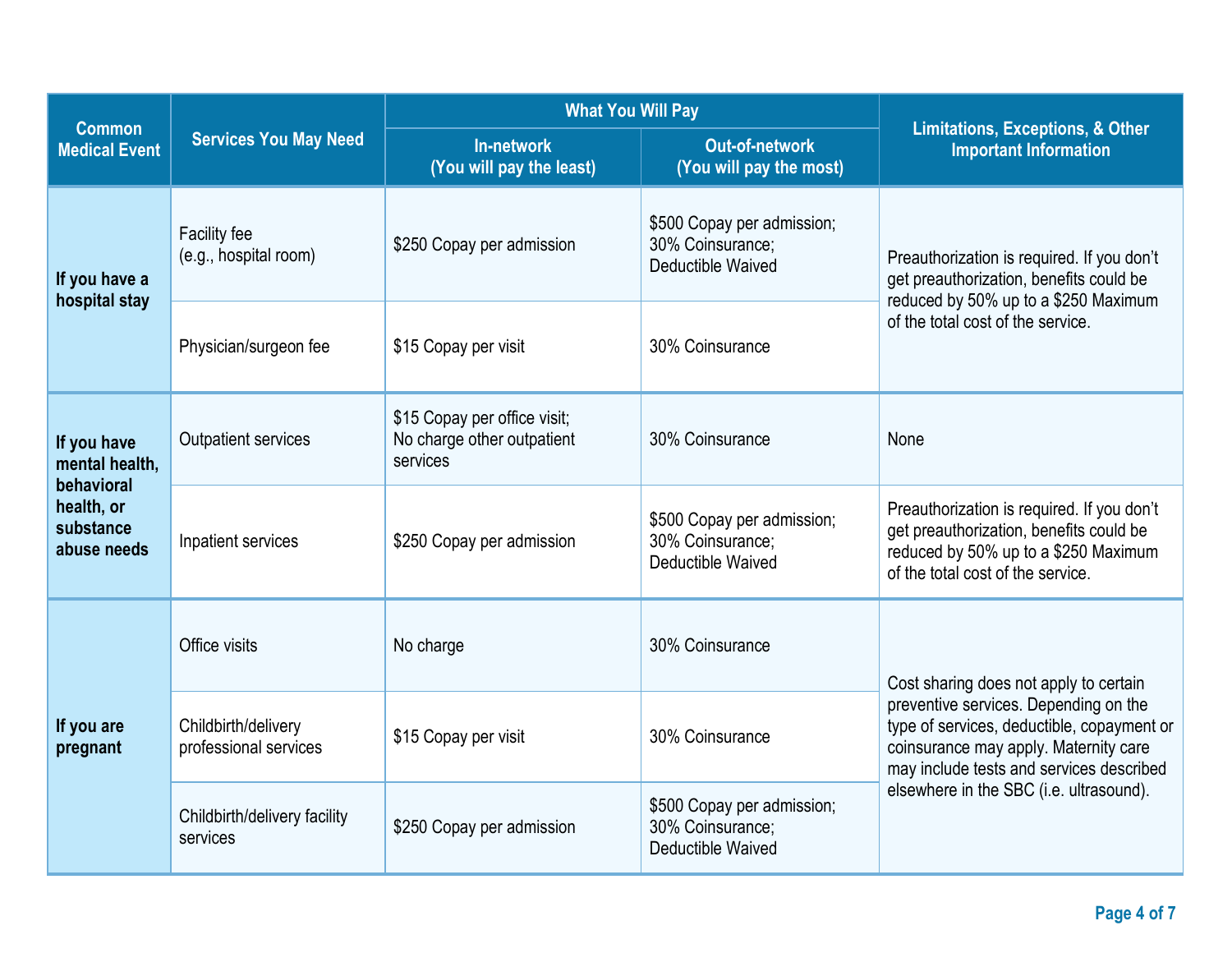| <b>Common</b>                                                                 |                                | <b>What You Will Pay</b>               | <b>Limitations, Exceptions, &amp; Other</b>                         |                                                                                                                                                                                                             |  |
|-------------------------------------------------------------------------------|--------------------------------|----------------------------------------|---------------------------------------------------------------------|-------------------------------------------------------------------------------------------------------------------------------------------------------------------------------------------------------------|--|
| <b>Medical Event</b>                                                          | <b>Services You May Need</b>   | In-network<br>(You will pay the least) | <b>Out-of-network</b><br>(You will pay the most)                    | <b>Important Information</b>                                                                                                                                                                                |  |
|                                                                               | Home health care               | \$15 Copay per visit                   | 30% Coinsurance                                                     | 200 Maximum visits per calendar year;<br>Preauthorization is required. If you don't<br>get preauthorization, benefits could be<br>reduced by 50% up to a \$250 Maximum<br>of the total cost of the service. |  |
|                                                                               | <b>Rehabilitation services</b> | \$15 Copay per visit                   | 30% Coinsurance                                                     | 30 Maximum visits per calendar year                                                                                                                                                                         |  |
|                                                                               | <b>Habilitation services</b>   | Not covered                            | Not covered                                                         | None                                                                                                                                                                                                        |  |
| If you need<br>help<br>recovering or<br>have other<br>special health<br>needs | Skilled nursing care           | \$250 Copay per admission              | \$500 Copay per admission;<br>30% Coinsurance;<br>Deductible Waived | 100 Maximum days per calendar year;<br>Preauthorization is required. If you don't<br>get preauthorization, benefits could be<br>reduced by 50% up to a \$250 Maximum<br>of the total cost of the service.   |  |
|                                                                               | Durable medical equipment      | No charge                              | 30% Coinsurance;<br>Deductible Waived                               | Preauthorization is required for DME in<br>excess of \$500 for rentals or purchases. If<br>you don't get preauthorization, benefits<br>could be reduced by 50% up to a \$250<br>Maximum per occurrence.     |  |
|                                                                               | Hospice service                | No charge                              | 30% Coinsurance                                                     | 210 Maximum days per lifetime;<br>Preauthorization is required. If you don't<br>get preauthorization, benefits could be<br>reduced by 50% up to a \$250 Maximum<br>of the total cost of the service.        |  |
| If your child<br>needs dental<br>or eye care                                  | Children's eye exam            | \$15 Copay per visit                   | 30% Coinsurance                                                     | 1 Maximum exam per calendar year                                                                                                                                                                            |  |
|                                                                               | Children's glasses             | Not covered                            | Not covered                                                         | None                                                                                                                                                                                                        |  |
|                                                                               | Children's dental check-up     | Not covered                            | Not covered                                                         | None                                                                                                                                                                                                        |  |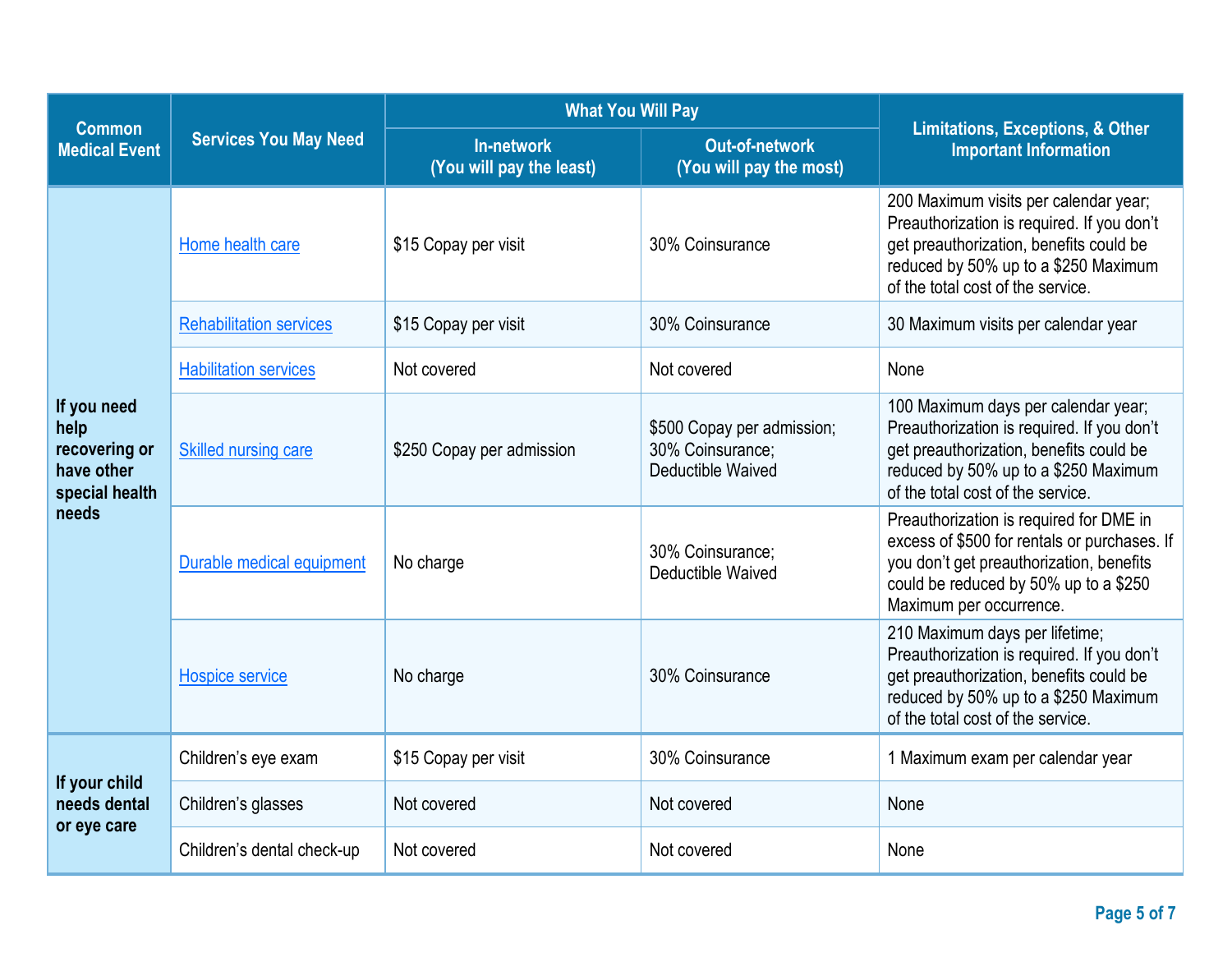## **Excluded Services & Other Covered Services:**

| Services Your Plan Does NOT Cover (Check your policy or plan document for more information and a list of any other excluded services.) |                                                    |  |                                        |  |  |
|----------------------------------------------------------------------------------------------------------------------------------------|----------------------------------------------------|--|----------------------------------------|--|--|
| Cosmetic surgery                                                                                                                       | Long-term care                                     |  | Weight loss programs                   |  |  |
| Dental care (Adult)                                                                                                                    | Routine foot care                                  |  |                                        |  |  |
| Other Covered Services (Limitations may apply to these services. This isn't a complete list. Please see your plan document.)           |                                                    |  |                                        |  |  |
| Acupuncture                                                                                                                            | Hearing aids                                       |  | Private-duty nursing (Outpatient care) |  |  |
| <b>Bariatric surgery</b>                                                                                                               | Infertility treatment                              |  | Routine eye care (Adult)               |  |  |
| Chiropractic care                                                                                                                      | Non-emergency care when traveling outside the U.S. |  |                                        |  |  |

Your Rights to Continue Coverage: There are agencies that can help if you want to continue your coverage after it ends. The contact information for those agencies is: U.S. Department of Labor's Employee Benefits Security Administration at 1-866-444-EBSA (3272) or [www.HealthCare.gov.](http://www.healthcare.gov/) Other coverage options may be available to you too, including buying individual insurance coverage through the Health Insurance Marketplace. For more information about the Marketplace, visit [www.HealthCare.gov](http://www.healthcare.gov/) or call 1-800-318-2596.

Your Grievance and Appeals Rights: There are agencies that can help if you have a complaint against your plan for a denial of a claim. This complaint is called a grievance or appeal. For more information about your rights, look at the explanation of benefits you will receive for that medical claim. Your plan documents also provide complete information on how to submit a claim, appeal, or a grievance for any reason to your plan. For more information about your rights, this notice, or assistance, contact: U.S. Department of Labor's Employee Benefits Security Administration at 1-866-444-EBSA (3272) o[r www.HealthCare.gov.](http://www.healthcare.gov/) Additionally, a consumer assistance program may help you file your appeal. A list of states with Consumer Assistance Programs is available at [www.HealthCare.gov](http://www.healthcare.gov/) and http://cciio.cms.gov/programs/consumer/capgrants/index.html

## **Does this plan Provide Minimum Essential Coverage? Yes**

Minimum Essential Coverage generally includes plans, health insurance available through the Marketplace or other individual market policies, Medicare, Medicaid, CHIP, TRICARE, and certain other coverage. If you are eligible for certain types of Minimum Essential Coverage, you may not be eligible for the premium tax credit.

## **Does this plan Meet the Minimum Value Standard? Yes**

If your plan doesn't meet the Minimum Value Standards, you may be eligible for a premium tax credit to help you pay for a plan through the Marketplace.

*To see examples of how this plan might cover costs for a sample medical situation, see the next section.*